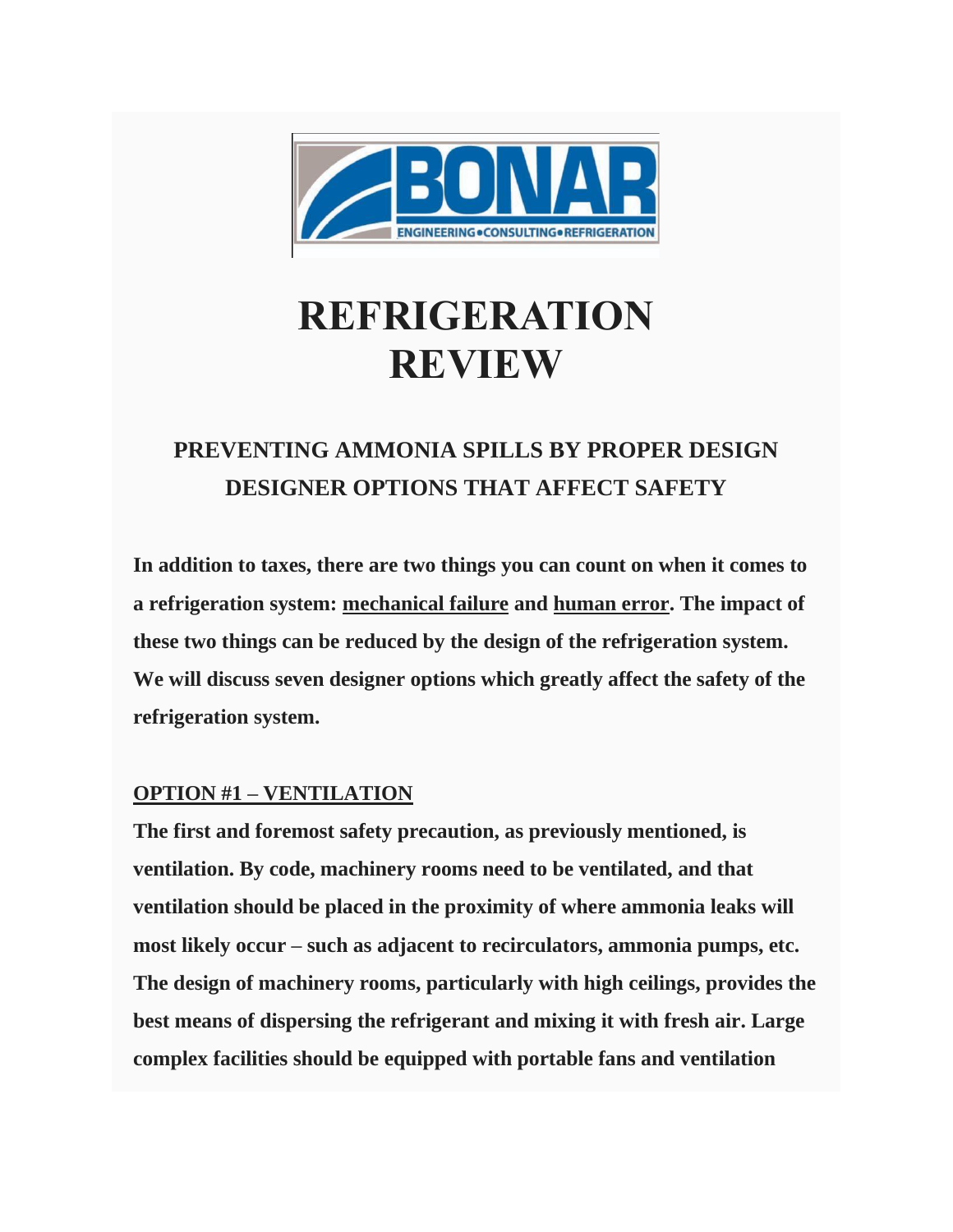**hoses for moving air in and out of refrigerated rooms.**

#### **OPTION #2 – SYSTEM COMPONENT LOCATION**

**The refrigeration system component location is a major factor in determining where ammonia leaks occur in a refrigerated facility. When human error or mechanical failure occur, the location of the components of the system will generally determine how "bad" the leak is, or in most cases, whether an emergency will result.**

**The location of the machinery room itself is often a factor, and in some cases machinery rooms are operating completely surrounded by process areas or storage rooms. When this occurs, normal safety and mitigation procedures are often ineffective.**

**Machinery rooms should ALWAYS have at least one wall exposed to the "outside." A remote refrigeration machinery room provides the most effective way of implementing safe operating procedures. High ceilings provide an effective way for diffusion of leaks which may occur around components such as recirculating pumps. Many systems used "packaged horizontal" recirculators with hard-to-access recirculating pumps located in remote or low-ceiling areas. This makes routine maintenance very difficult.**

**Pipeline routing and installation techniques are a key to successful designs. The maintenance of pipe and pipe insulation are very important to an older plant, as replacement of fittings and insulation will become necessary. This**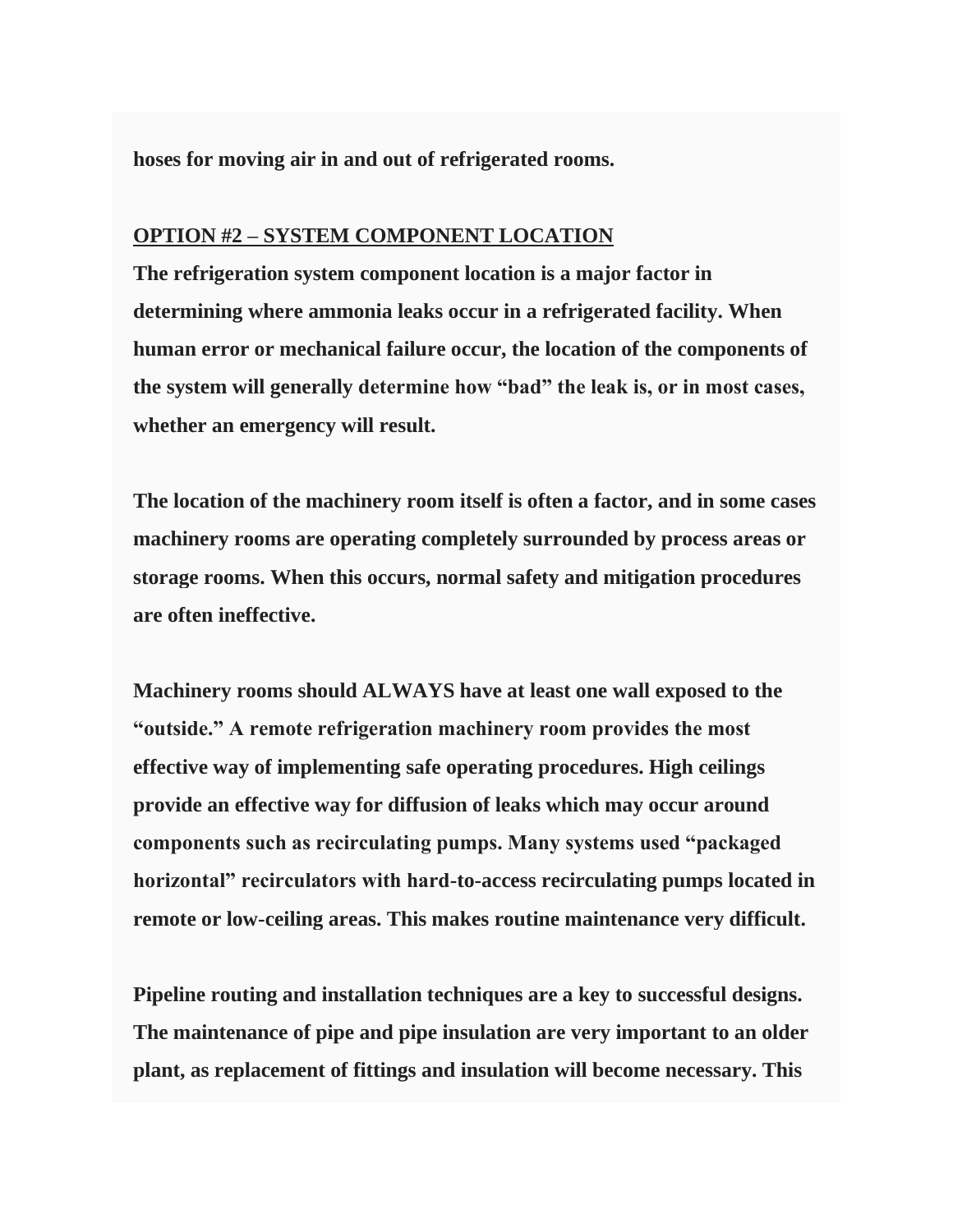**is particularly true of pipelines that fluctuate above 32°F and gradually rust, requiring maintenance. When these pipelines are placed in well-ventilated accessible places (such as on the roof), maintenance is a much easier task, and greatly reduces the risk to the spaces being refrigerated.**

**The same applies to air units. If they are located in a floor mounted position or ceiling mounted position, they are susceptible to human error or mechanical failure. The same space can be refrigerated by rooftop air units, and the air can then be transferred to the space being refrigerated and be evenly distributed. Rooftop units provide for easy maintenance, maintenance of valves, ease of cleaning, and enhanced safety without the need for fork trucks or catwalks for access. Processes such as freezing can be provided by air units that are located completely out of reach of materials handling equipment.**

**Evaporative condensers containing the "high pressure" side of the system can generally be located above a machinery room, making the diffusion of refrigerant easy, and damage from motor vehicles difficult.**

**In process facilities, the location of boilers, air compressors, and auxiliary equipment which could be a source of sparks or flames should be located in a separate room and not adjacent to the machinery room.**

## **OPTION #3 – REFRIGERANT LIQUID PROTECTION**

**The most frequent cause of mechanical failure in both compressors and the**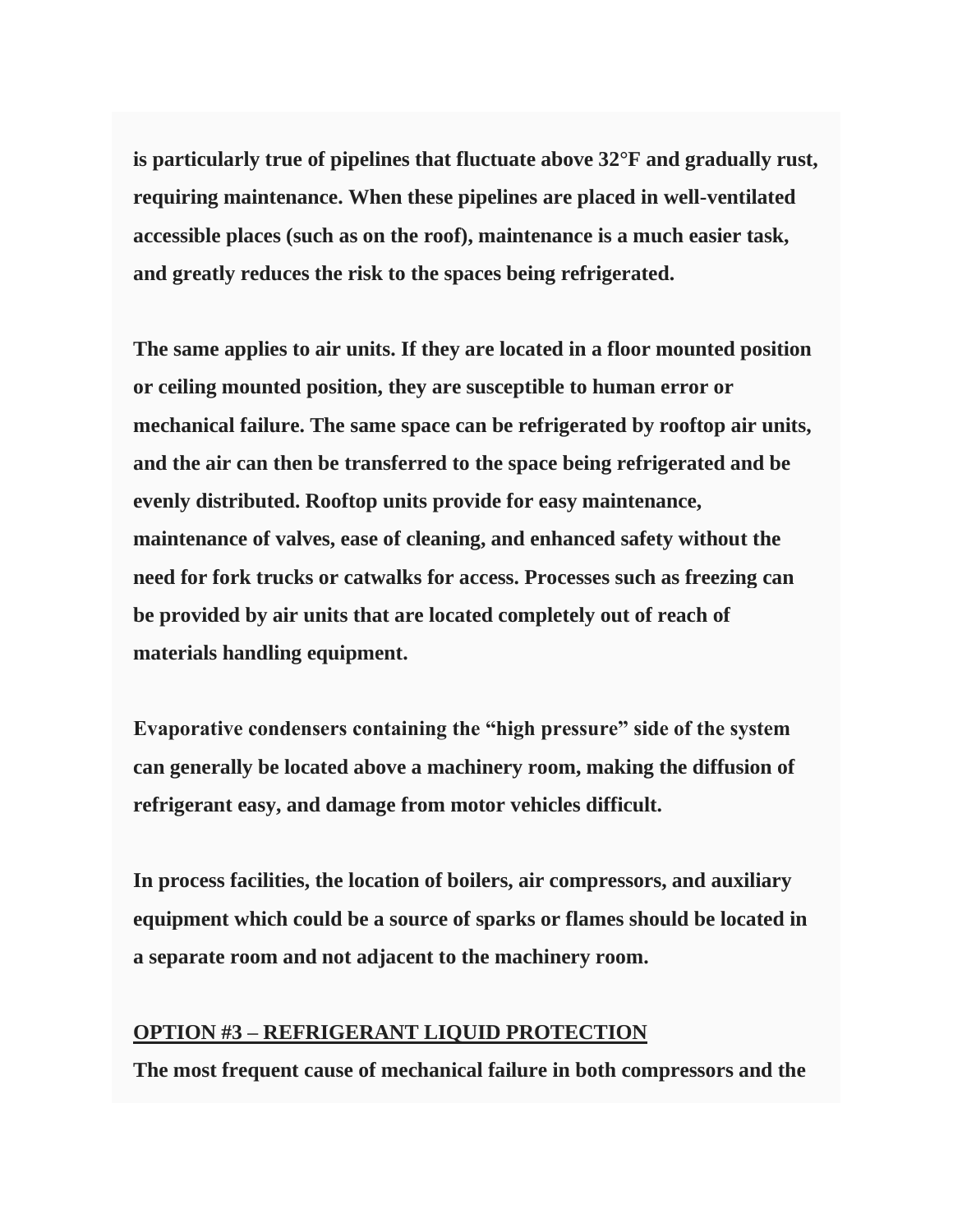**piping system is the conveying and handling of excess liquid refrigerant returning in suction lines. A positive means of transferring excess liquid to its proper place in a closed system is IMPERATIVE to safe operation of the refrigeration system. This is done with recirculated liquid by transfer solenoids.**

**We consider DX (direct expansion) systems high risk, particularly in process plants where loads fluctuate widely and maintenance of DX valves poses additional risk on cold, hard-to-access refrigerated spaces. The design of safe systems necessitates minimizing failures inside refrigerated areas. There are some designers still using high pressure "flooded" systems which pose serious safety implications by placing large quantities of refrigerant directly in closed spaces and also placing high pressure liquid lines in those same areas. The use of mechanical pumps in recirculated systems provides "low pressure" liquid in a form which can be readily turned off and contained.**

#### **OPTION #4 – OPERATOR SKILL LEVEL**

**The operator skill level should be considered by the designer as well as the owner's personnel. Most refrigerant accidents have occurred in old facilities. It has been our observation that failures decrease inversely with automation. Newer facilities have better safety controls, and even though they may be operating with less skilled operators, they will maintain better safety records than older facilities. Older facilities, in addition to having a high probability of mechanical failure, have less skilled operators than when**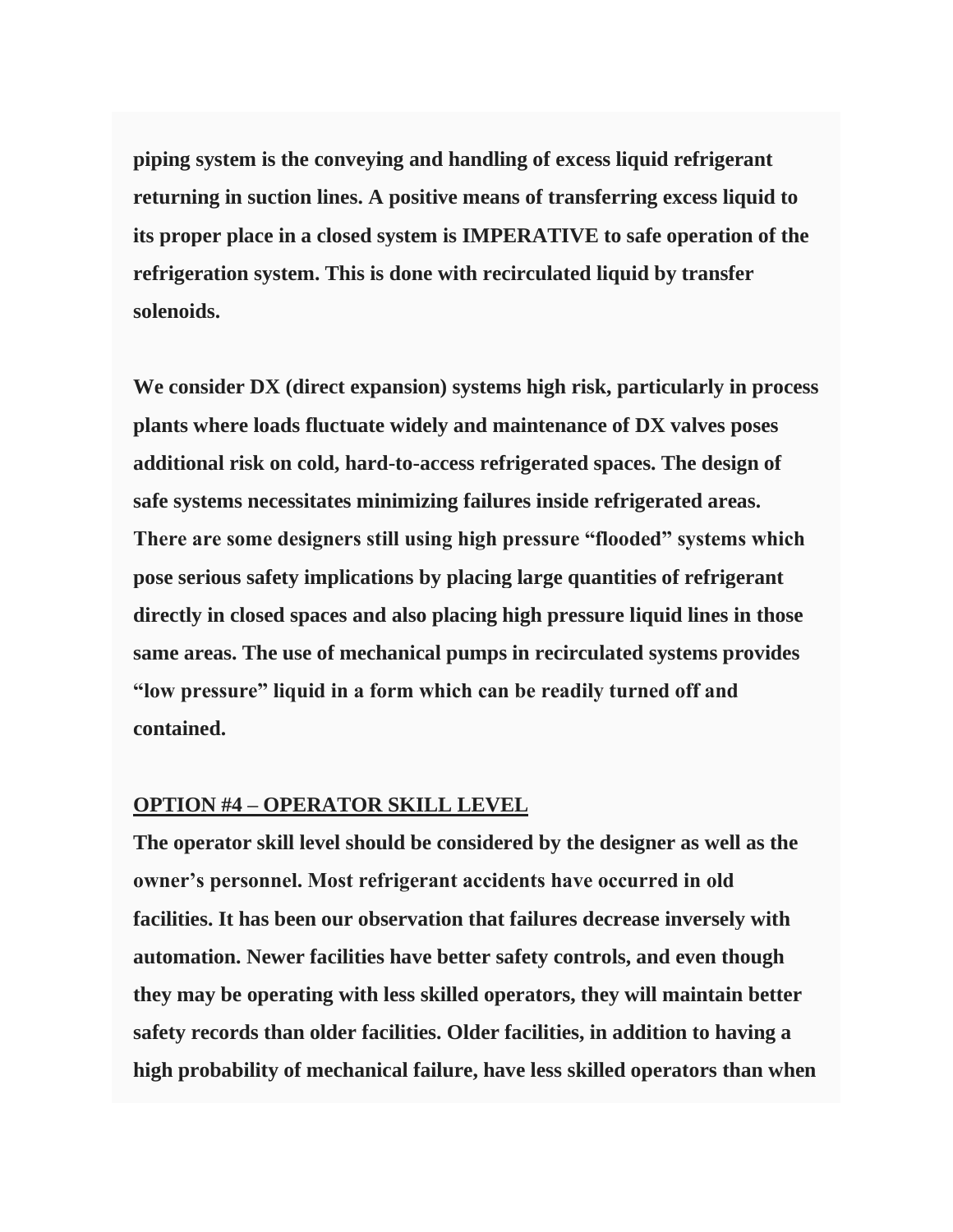**the system was originally installed. The less skilled operator quite often faces many system hazards such as "liquid slop over," valves that will not work, and corroded or broken pipe, and they are generally less prepared to handle a complicated emergency. Quite often it takes a jarring news story to increase our awareness for the need to modernize older facilities. Industry engineers and contractors alike need to "sell" new technology. We will continuously see regulatory codes and agencies such as OSHA and EPA reflect on older, unsafe systems as a benchmark for new system design.**

### **OPTION #5 – SAFETY AWARENESS**

**The primary means of providing good risk management includes safety awareness in procedures and safety equipment.**

**Bulletins and courses are available. RETA and IIAR provide service courses, and they have proven to be very successful, and continual programs of these types are one of the best means of providing new technology and safety information.**

#### **OPTION #6 – OPERATING AND SAFETY DEVICES AND CONTROLS**

**This designer option includes electrically operated switches and relays actuated by pressure and float switches for maintaining safe operating conditions in the closed refrigeration system. In addition, adequate manual pressure gauges are needed to permit operators to monitor system pressures and operating conditions. Emergency shutoff stations (E-Stops) are essential to the system safety of machinery rooms.**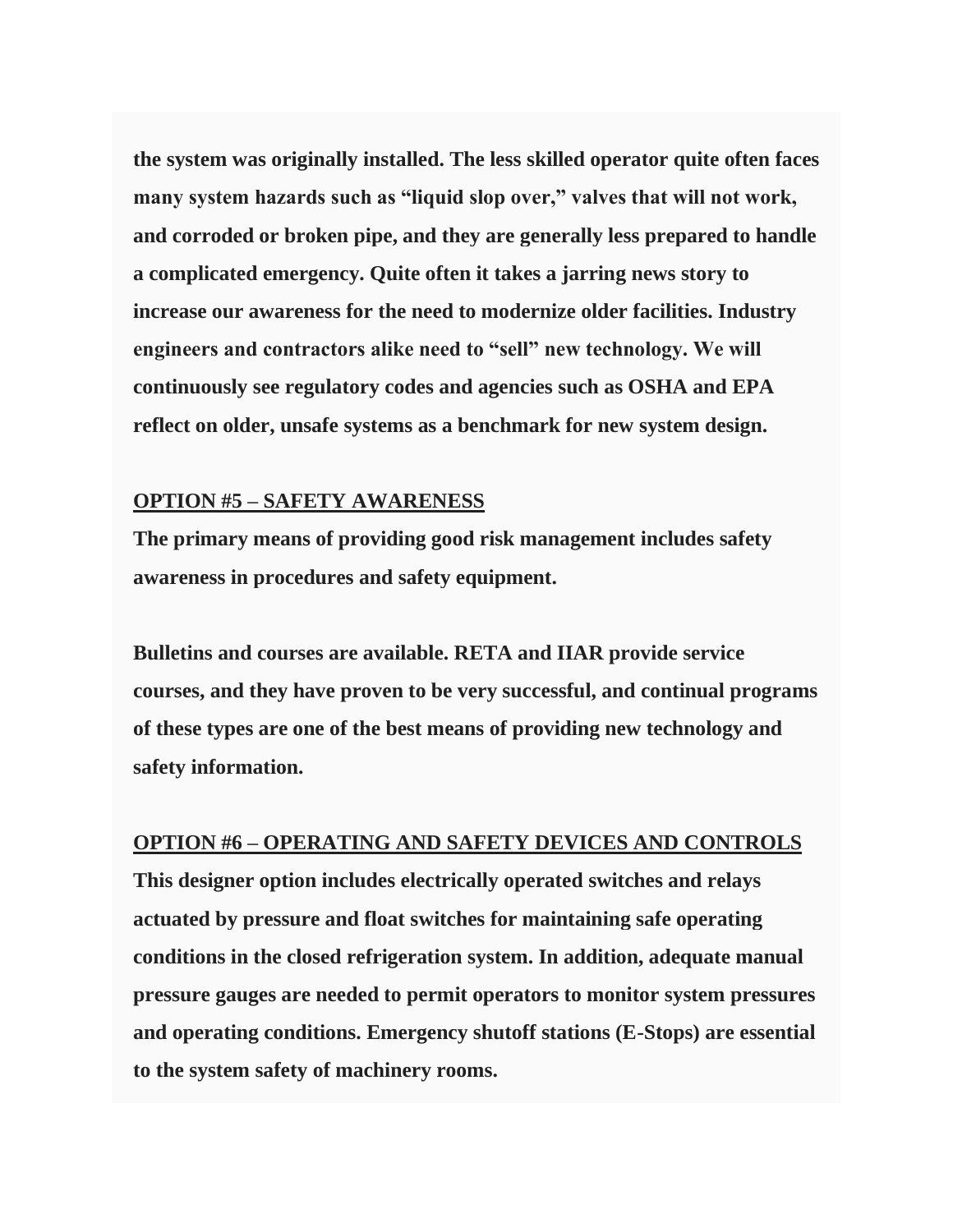**All closed refrigeration systems are provided with safety relief valves. These are effective on occasions where discharge pressure safety devices fail to turn off compressors. Refrigerant, by its nature, will "cool" itself upon release of pressure through relief valve vent lines. Dual relief valves afford additional emergency protection, should one relief open and not reseat. An auxiliary relief can be turned on for permanent protection.**

**New technology in data processing and energy management have provided new frontiers which also offer many safety advantages. Refrigeration systems utilizing computer technology will afford many opportunities to provide not only efficient systems, but good, safe systems, and systems easier to operate.**

#### **OPTION #7 – SYSTEM DECONTAMINATION**

**Another option is the handling of system decontamination. This includes removal of air from the refrigeration system, and oil used by the compressors. Generally, these functions are performed manually, however they can be automated very effectively. Automation of oil drain system, particularly in process plants, provides effective means of eliminating potential refrigerant exposure in closed refrigerated and process areas. These can be automated to periodically drain oil from process equipment such as freezing tunnels, plate freezers, and air units. An advantage of using ammonia as the refrigerant is that oil separates easily and can generally be drained from "low points" in the system.**